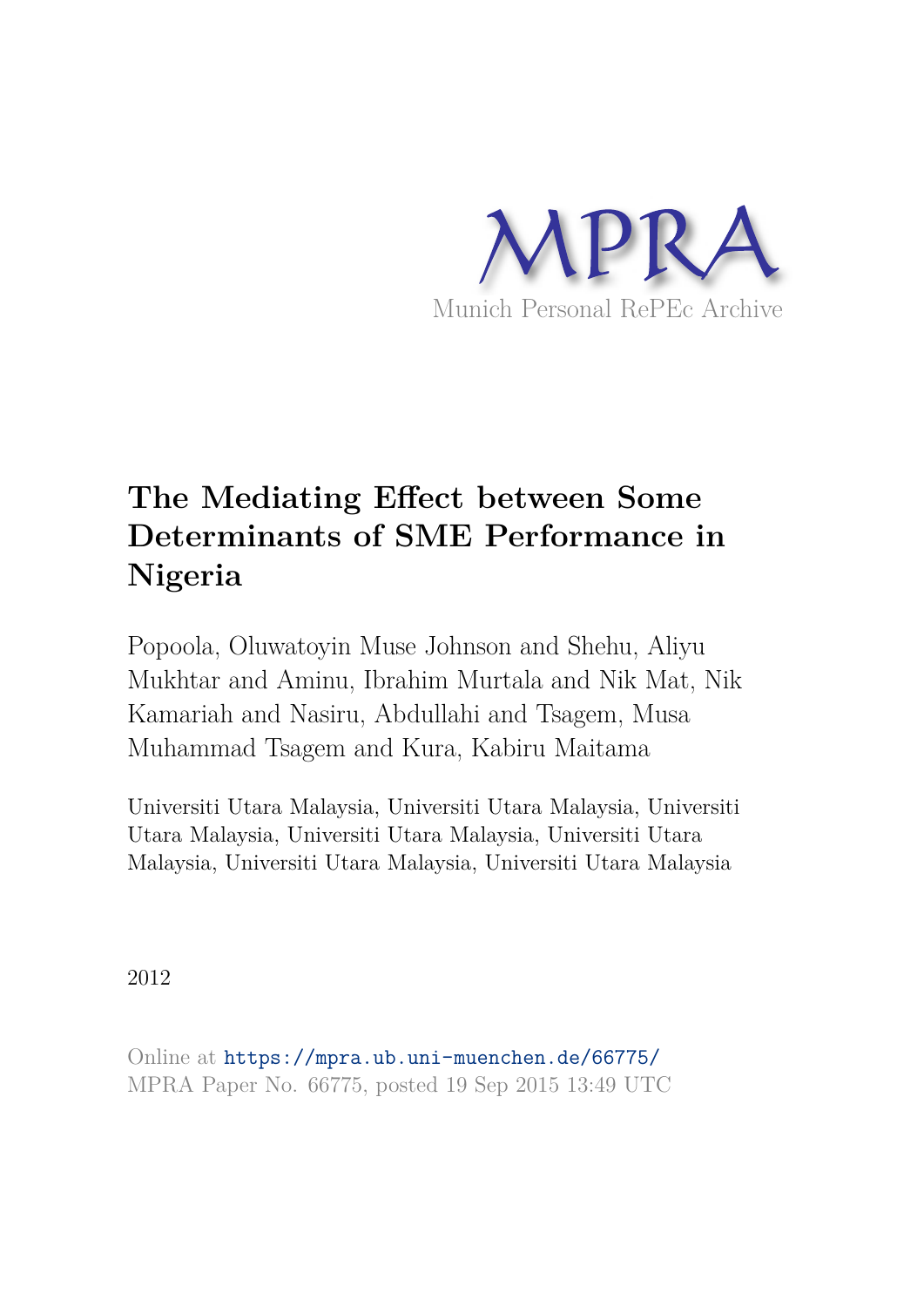# **The Mediating Effect between Some Determinants of SME Performance in Nigeria**

# **Aliyu Mukhtar Shehu\* , Ibrahim Murtala Aminu, Nik Kamariah Nik Mat, Abdullahi Nasiru, Popoola Oluwatoyin Muse Johnson, Musa Muhammad Tsagem, Kabiru Maitama Kura**

Othman Yeop Abdullah Graduate School of Business, Universiti Utara Malaysia, Sintok, 06010, Malaysia

**Abstract** The purpose of this study is to examine the relationship of owner/manager knowledge, competitive intensity, complexity of marketing, technical competence, firm size with the mediation of advisory services on the performance of Nigerian SMEs. The study employed structured questionnaire survey involving a sample of 278 manufacturing SMEs operating in Kano State, a total of 198 valid questionnaires were completed and returned representing 71 percent response rate. Evidence suggests that there is significant relationship between owner/manager knowledge, complexity of marketing decision and technical competence and advisory services. In contrast, the result found no significant relationship between firm size and advisory services. Similarly, the result found that owner/manager knowledge, complexity of marketing decision, technical competence and advisory services have significant relationship with performance. The result also indicates that, there is no significant relationship between firm size performance and technical competence and Performance. We also found that advisory service mediates the relationship between owner manager knowledge and the complexity of marketing decision. The findings of this study will benefit owner/managers of SMEs, regulatory agencies, accounting firms, government at all levels and will also serve as frame of reference to future studies.

**Keywords** Advisory Services, Owner-Manages Knowledge, Competitive Intensity, Complexity of Marketing Decision, Technical Competence, Firm Size, SME Performance

# **1. Introduction**

Small and medium sizes Enterprises have become more and more important in the pursuit of the world economic and social development[3]. Besides being an important source of creation of employment, the s mall and medium companies are also powerful sources of innovation[13]. Small and Medium Enterprises (SMEs ) play a significant role in sustainable socio-economic development of a given country in terms of contribution to GDP, job creation, generation of wealth, poverty alleviation , capacity building and uplifting the welfare of people through provis ion of goods and services including education. Over the years, SMEs in Niger ia have been an avenue for Job creation and empowerment of citizens proving about 70% of all job opportunities and also for wealth formation[13].The sector had its own share of neglect as identified by  $[13]$ ,  $[41]$ ,  $[18]$ , [43] which includes: low level of entrepreneurial skills, poor management policies, constrained access to money and capital markets, low equity participation from the promoters because of insufficient personal savings due to their level of

\* Corresponding author: mukhtarshehualiyu@yahoo.com (Aliyu Mukhtar Shehu)

poverty and low return on investment, inadequate equity capital, poor infrastructural facilities, high rate of enterprise mortality, shortage of skilled manpower, multiplicity of regulatory agencies, societal and attitudinal problems, bureaucracy, integrity and transparency problems, lack of access to information given that it is costly, time consuming and difficult at times.

SMEs have gain recognition in the field of management because of their strategic role in promoting a nation's economy in terms of reducing poverty by providing employment opportunities[42]. Their contribution to the growth and development of any economy is undeniable in both the developed and developing countries[36]. The significant role played by SMEs can be attributed to the level of their innovativeness and flexibility[40]. But then their ability to innovate depends to a large extent on the competence of management, their size and the availability of resources ([28],[1]).The issue of globalization and other competitive pressures strengthen and forced SMEs to reduce their costs and seize new opportunities through maximum utilization of external resources[38]. There is a need therefore, to examine ways of empowering SMEs[38]. Hence, SMEs need advice and support services because of their contributions to economy and their weakness to market inadequacies. In this context, a transformation in professional accountants' services to the SME is critical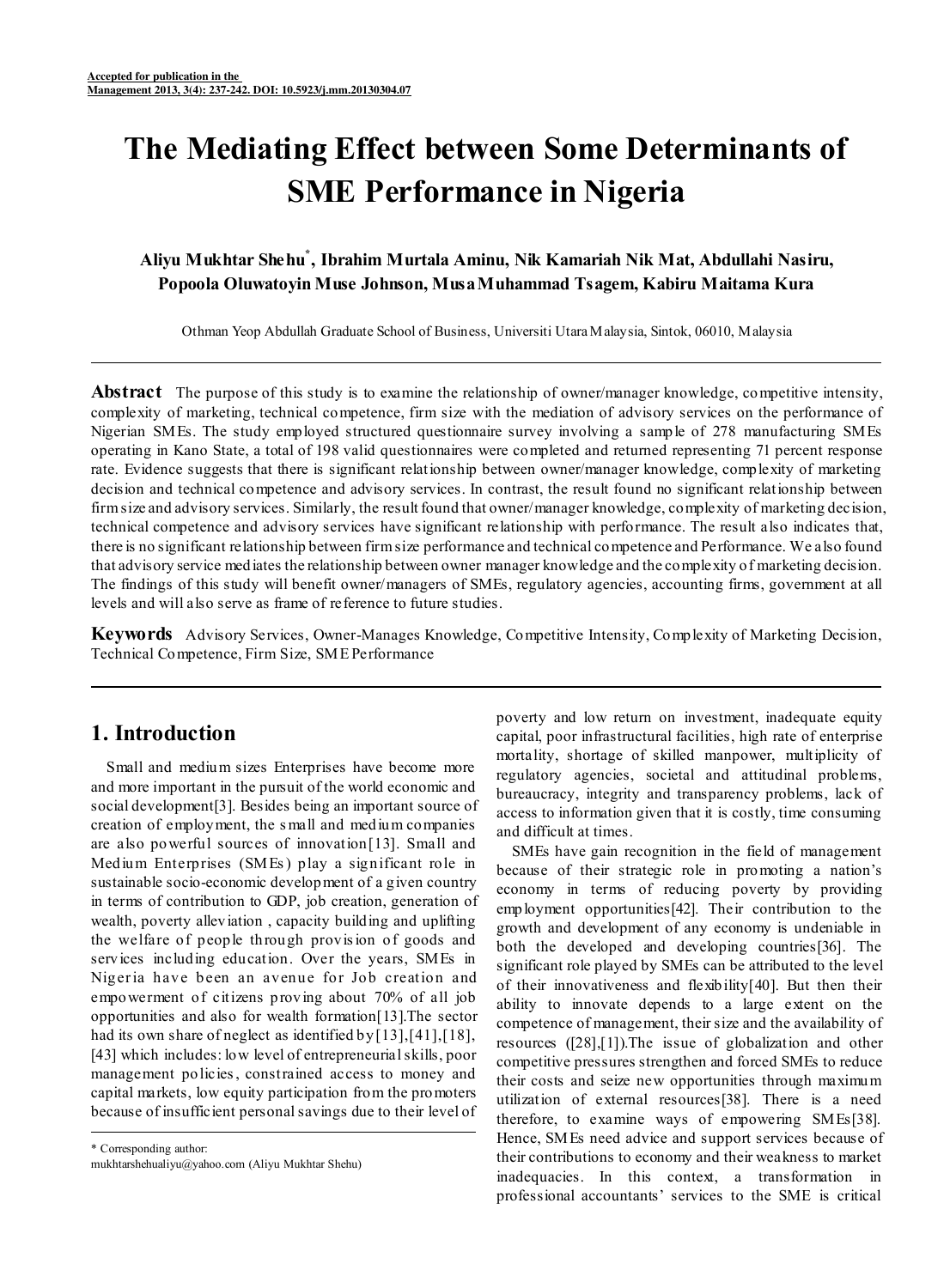([9],[35]). For instance, professional accountants can assist SMEs operating in a competitive environment, to harmonized operational considerations within long-term plans[31] to enhance their survival. However, despite few studies that attempted to access the role of professional accountant and advisory services amongst SMEs,  $([35],[2],[6])$  much is needed in the area.

Thus, the purpose of this study is to examine the relationship of owner/manager knowledge, competitive intensity, complexity of marketing, technical competence, firm size. with the mediating variable of advisory services on Nigerian SMEs as a result of[35] recommendations.

Therefore, the paper is organized as follows: section two provides the literature review, section three; the research framework, methods, measurement of variables and the result of the study are presented. In section four, the managerial implications of the study and the recommendations for future research are discussed.

### **2. Literature Review**

The current study is an integration of two models used by ([36][35]). This study looks at the relationship between four of the combined independent variables in relation to SME performance in Nigeria and to determine the possibility of obtaining similar findings in two separate contexts.

#### **2.1. Owner/ Manager Knowledge**

Managerial functions and ownership are responsibilities of the owner/manager, so his knowledge is vital to the success of business[20]. According to[35] owner/manager knowledge influence performance of SME. Performing the managerial and other business functions by the owner or manager can affect the performance of business[20]. However,[53],[32],[31] have shown that most SME owner/managers are either not familiar or lacking the managerial knowledge as well as availability of managerial services and support to them. Although some educated SME owner/managers may utilized the function of external service providers to complement their weakness in relation managerial knowledge[31]. Thus SMEs that are lacking managerial knowledge are more likely to employ external managerial services[20]. Therefore SME owner/managers who have experience, knowledgeable and familiar with the external managerial services providers, utilized this opportunity more than those who are not informed[5]. Hence, it is hypothesize that:

 $H<sub>1</sub>$ : Owner/manager knowledge is positively related with SME performance

#### **2.2. Complexity of Marketing Decision**

Realizing the important role of the Small and Medium Scale Enterprises in the global economy, different scholars contributed in different ways pertaining to the performance of the sector. For example[44] develop a theory of Resource-Based View (RBV) which suggested that a firm

should be considered as a collection of both physical and human resources bound together in an organization structure. These resources are further classified as physical assets and intellectual assets[26]. Therefore, based on RBV of a firm[30], provides a theoretical ground for the assessment of the firm's specific factors that affect their performance. If any of these factors is lacking the performance of the firm will be affected.

One of these factors which a Small and Medium Enterprise (SMEs) should possess in order to broaden their market and achieve competitive advantage is in the area of complexity of marketing decision[36]. Thus, RBV postulates that small enterprises need to acquire external support and advice to broaden their market for achieving competitive advantage[39]. However, the need of external support and advice depend on the nature of the market in which the SMEs operates[35].[33], further argued that where a firm is operating at a local market it might be able to drive the business based on its internal resources and may only need limited external support. Sometimes, the market conditions and the regulatory environment within which the SMEs are operating are constantly changing and as a corollary the demand for external advisory services will also be required[9]. Even though in some circumstances the owner/manager of the SME may have the marketing expertise and proficiency in the marketing of the business product(s) but he may not have the expertise in the area of accounting and financial management issue or other important issue ([12],[4],[35]). Hence, the owner/manager must engage the services of professional accountants when making any complex marketing decisions[9]. Research evidences has shown that SMEs owners/managers seek professional advises and support services from professional accountant where needed[51].

As a result,[17] and[35] found that complexity of marketing decisions are critical factors that affect a firm decision to engage professional accountant advisory services in Iranian SMEs context. Hence, it is hypothesize that:

H2: Complexity of market decision is positively related with SME performance

#### **2.3. Technical Competence**

Competences are firms' most important assets that are used to improve firm performance[10]. To enhance performance therefore, SMEs should outsource and concentrate on the functions that are not core competence  $([23],[19])$ .[25] Suggest that smaller firms can acquire competencies by utilizing qualified persons. Thus, by outsourcing, these smaller firms can employ the external services needed[23]. Inadequate or lack of financial skills and knowledge of most SME owner/managers on financial control systems can adversely affect decision-making[14]. For example,[25] revealed that areas where SME owner/manager often lacks competence are in functions involving provision of advisory services on internal planning, decision-making and control. Consequently, external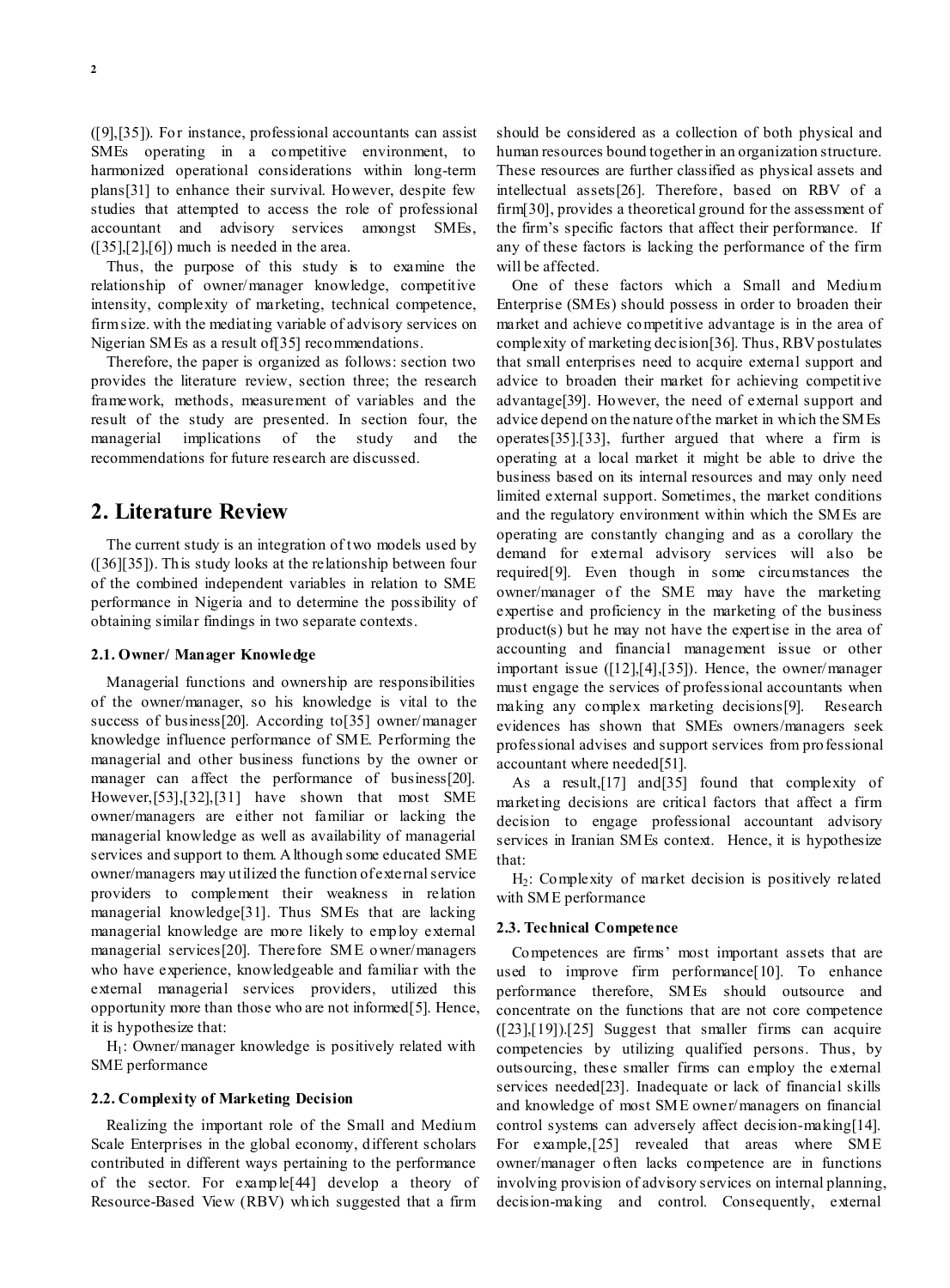accountants are rated very high by SMEs in regards to technical competence on regulation matters[9]. In fact, services provided by external accountants' to SMEs can sum up a range of competencies providing an important source of competitive advantage[25].

SMEs innovative success therefore, depends on the effective and efficient external collaboration to acquire knowledge and expertise ([34],[8]). The resource-based view suggests that human resource systems can contribute to competitive advantage by facilitating the development of competencies that are firm specific. Hence, it is hypothesize that:

H3: Technical competence is related with SME performance

#### **2.4. Firm Size**

Several studies reported that increased in firm size can contribute towards increased performance for the following reasons: larger companies are more able to take advantage of economies of scale, concerning operating costs and the costs of innovation[29] and greater size means the likelihood of more divergence of activities, allowing businesses to cope more successfully with possible market changes, as well as with high-risk situations ([21];[54];[24]).[50] Reported a positive relationship between firm size and performance. The deductions by[55] indicate that an increase in firm size beyond the ideal level can mean reduced performance. The lesser possibility of owners controlling managerial action, as a consequence of increased size, can contribute to finding a negative relationship between size and performance ([45];[24]). One of the reasons why this occur maybe because the propensity of managers are better informed than owners about companies' specific characteristics and investment openings, to invest in projects that make the scale of the company grow beyond the optimal level. Accordingly, increased size does not necessarily contribute to increased performance[46]. Hence, the tendency of conflicting findings; suggest further findings on the relationship between the Firm size and performance. Bearing in mind that this study focuses on SMEs, we assume that the positive effects of increased size are greater than the possible negative effects on performance, and so, we formulate the following hypothesis:

H4: Firm size is positively related with SME performance

Our study also hypothesizes on the advisory service, thus:  $H<sub>5</sub>$ : Advisory service is positively related with SME performance

 $H<sub>6</sub>$ : Advisory services mediate the relationship between owner/manager knowledge, complexity of marketing decision, technical competence, firm size, and SMEs performance.

#### **2.5. Theoretical Underpinning of Study**

In this study, we use Resource- Based view (RBV) with a major focus on how a firm resources or knowledge develop and affect its performance[35]. The RBV further encourage the sourcing of SME resources, there by linking external resources with performance. In effect RVB give a full support to the continuous discussion that SME owner/manager for instance use professional accountants as a source of professional services fundamentally as a result of gap in their internal resource base[16]. The use of resource based view (RBV) is equally acknowledged by[56] where the roles played by external service/support agencies are emphasized. In essence, RVB explains the ability of small organization to utilize limited internal resource to source from external sources.

### **3. Methodology**

#### **3.1. Sample and Data Collection**

The population consists of 978 manufacturing s mall and medium sized enterprises in Kano state, North- western region of Nigeria[52]. The study employs[37] technique for sample selection. Based on this, criterion 278 manufacturing SMEs were selected to serve as a sample, out of 278 questionnaires administered, a total of 198 were completed and returned, representing 71 percent response rate. Partial Least Square (PLS) is used for analysis.

#### **3.2. Measurement**

For Performance, we adapted the measures of [35] and [48] each of the adapted item was assessed on a 7 point likert scale ranging from 1 strongly disagree to 7 strongly agree. Advisory service was also adapted from the work of [35], [15] and[25] also on 7 point likert scale. Owner/manager knowledge based on financial (objective) measure was adapted from[35], and[31]. Complexity of marketing decision, technical competence and firm size were adapted from[35],[17],[11],[5] and[15].

#### **3.3. Result**

#### 3.3.1. Goodness of Measures

In an attempt to determine the accuracy of measure, reliability and validity methods are employed. After calculating PLS algorithm the report shows that cronbach alpha coefficient ranged from 0.542 to 0.875. According[49] any value of cronbach alpha coefficient greater than 0.5 is deemed to be accepted. Hence, it can be concluded that the instrument adapted in this study are reliable, since none of the item is with less than 0.5.

All items loaded on their respective construct ranges from 0.636 to 0.939, which according to[27] is acceptable since it is above the cut off value of 0.5. Likewise, the composite reliability value ranges from 0.812 to 0.902 which are also greater than the recommended value of 0.5. Finally to justify the discriminant validity, average variance extracted (AVE) is compared to correlation squared of the interrelated variables of concerned which indicated adequate convergent and discriminant validity.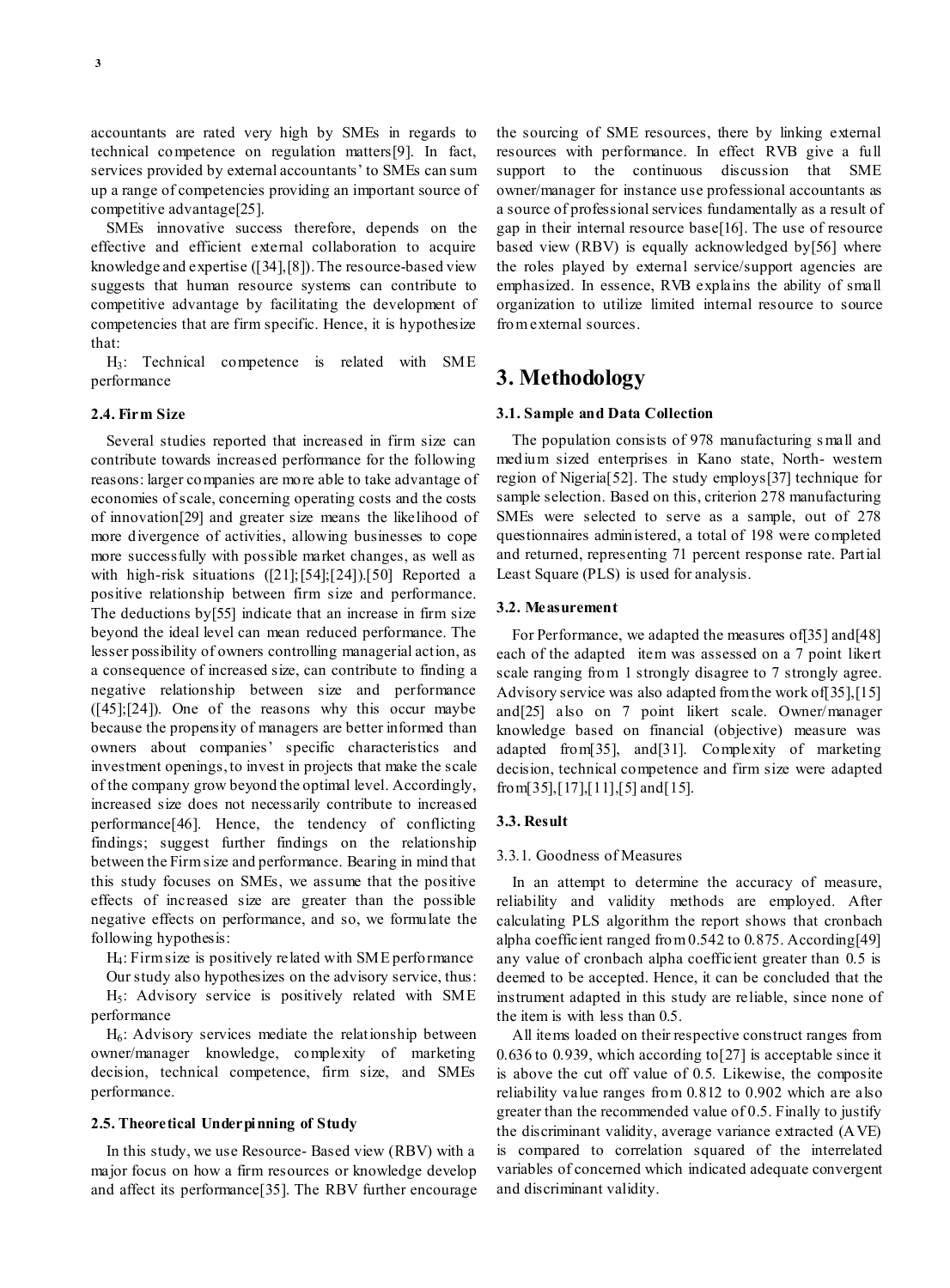#### 3.3.3. Hypotheses Testing

The study examine the relationship between owner/manager knowledge, complexity of marketing decision, technical competence, firm size, and SMEs performance in Nigeria with mediating effect of advisory services. The interpretation of the hypothesis is summarized in table 2. The result indicated that there is significant positive relationship between advisory services and SMEs performance (β = 0.218, t = 2.284, p = 0.005). This finding is in line with the study of  $[35]$ , thus,  $H<sub>5</sub>$  is supported. The relationship between complexity of marketing decision and SMEs performance is found to be significant ( $\beta = 0.347$ , t = 3.774,  $p = 0.000$ , this in line with finding of [17] hence,  $H_2$  is supported. The relationship between firm size and SME performance is found to be insignificant ( $\beta$  = 0.113, t = 1.613,  $p = 0.06$ ,  $H_4$  is not supported which is in line with/not

with[36]. Our result also supported the relationship between owner manager knowledge and performance (β =  $0.354$ , t = 3.966,  $p = 0.000$ , H<sub>1</sub> is supported, which is in line with the study[5]. There is however an insignificant relationship between technical competence and performance ( $β = 0.034$ , t  $= 0.342$ ,  $p = 0.367$ ),  $H_3$  however, is not in line with the findings of[36] who found the relationship between technical competence and performance to be significant.

To test for the mediation effect of the utilization of the advisory service and the independent variables, we found that only owner manager knowledge and the complexity of marketing decision satisfied the condition of mediation suggested by[7]. The mediation test revealed that advisory service mediate the relationship between owner manager knowledge and the complexity of marketing decision. Hence,  $H<sub>6</sub>$  is supported for only the two mentioned variables.

**Table 2.** Path Coefficients and Hypotheses

| <b>Hypotheses</b>             | <b>Path Coefficients</b> | Standard<br>Error | <b>T</b> Statistics | <b>P-value</b> | De cisi on    |
|-------------------------------|--------------------------|-------------------|---------------------|----------------|---------------|
| Advisor $\rightarrow$ Perfin  | 0.218584                 | 0.077401          | 2.82405             | 0.005          | Supported     |
| Complex $\rightarrow$ Advisor | 0.181186                 | 0.081175          | 2.232049            | 0.017          | Supported     |
| Complex $\rightarrow$ Perfm   | 0.347281                 | 0.092018          | 3.77405             | 0.000          | Supported     |
| $First \rightarrow Advisor$   | $-0.002356$              | 0.077677          | 0.03033             | 0.488          | Not supported |
| $First \rightarrow Perfm$     | 0.113495                 | 0.070346          | 1.613373            | 0.060          | Not supported |
| Owner $\rightarrow$ Advisor   | 0.235108                 | 0.082471          | 2.850806            | 0.005          | Supported     |
| Owner -> $P$ erfm             | 0.354875                 | 0.089469          | 3.966443            | 0.000          | Supported     |
| Technic -> Advisor            | 0.456269                 | 0.099783          | 4.572637            | 0.000          | Supported     |
| Technic ->Perfm               | $-0.034167$              | 0.099903          | 0.342001            | 0.367          | Not supported |



**Figure 1.** Research model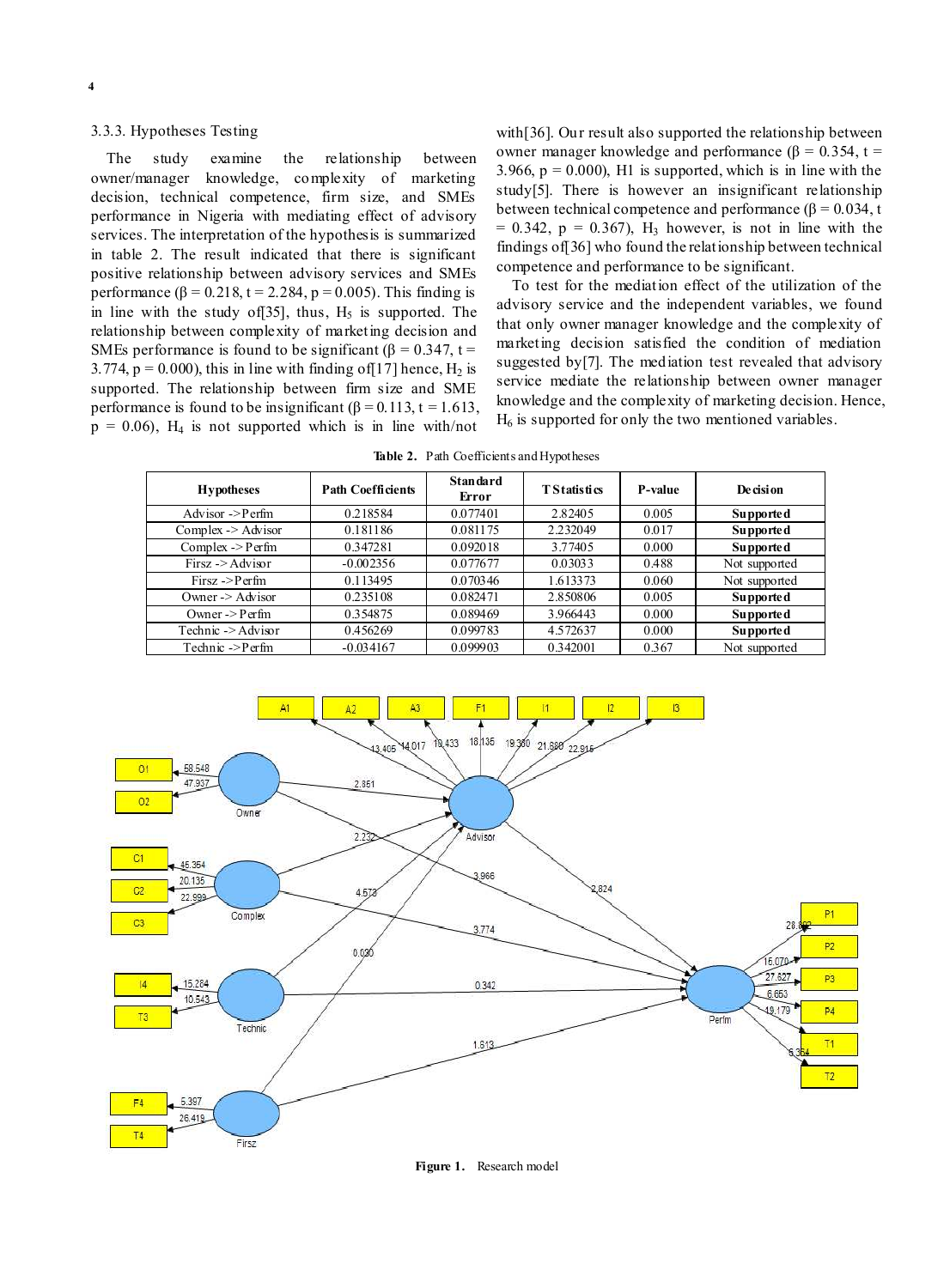The findings of this study will benefit owner managers of SMEs, regulatory agencies, accounting firms, government at all levels and will also serve as frame of reference to future studies. The study has some methodological constraints. Firstly, the data for the study was collected from selected owner managers of manufacturing SMEs in Kano. Hence the findings of the study cannot be generalized. Secondly the study is cross sectional in nature, because the data was collected at one point in time, therefore, the direct effects of the independent variables on the dependent variable are difficult to conclude.

**and Suggestion for Future Research**

#### **4.1. Conclusions**

This study examine the relationship between owner/mana ger knowledge, complexity of marketing decision, technical competence, firm size, advisory services and SMEs performance by using a sample of manufacturing SMEs in Nigeria. The finding of the study shows that there is a positive and significant relationship between advisory services and SMEs performance; complexity of marketing decision and SMEs performance and owner/manager knowledge and SMEs performance. However, the study found a negative relationship between firm size and SMEs performance and technical competence services and SMEs performance.

## **REFERENCES**

- [1] Adobi, T.J. (2012). Strategic focus of Nigerian SMEs: more of emergent or planned? Journal of emerging trends in economics and management sciences, 3(30:229-239.
- [2] Akande, O.O. (2011). Accounting skills as a performance factor for small business in Nigeria. Journal of emerging Economics and management sciences, vol. 2(5): 375-378.
- [3] Almeidia, H.D. & Jual, B.P.N. (2012). Determinant of entrepreneurship in small and medium companies/enterprises of the defense sector. China-USA Business Review, vol.11(6): 796 - 810.
- [4] Anthony J. B, Robert, S and Jitsu, G, (2006) The Effect of business advisers on the performance of SMEs: Journal of Small Business and Enterprise Development. Vol 13 No. 1
- [5] Audet, J. & St-Jean, E. (2007). 'Factors affecting the use of public support services by SME owners: Evidence from a periphery region of Canada', Journal of Developmental Entrepreneurship 12(2): 165-180.
- [6] Barney, J.B. (1991). Firm resources and sustained competitive advantage. Journal of Management, 17, 99-120.
- [7] Baron, R. M. & Kenny, D.A. (1986). 'The moderator mediator variable distinction in social psychological research: Conceptual, strategic, and statistical considerations', Journal of personality and Social psychology, 51(6): 1173-1182
- [8] Berry, A.J. Sweeting, R. & Goto, J. (2006). The effect of business advisers on the performance of SMEs. Journal of small business and enterprise development, vol. 13(1): 33-47.
- [9] Blackburn, R. & Jarvis, R. 2010. 'The role of small and medium practices in providing business support to smalland medium-sized enterprises'. Information Paper, International Federation of Accountants, April.
- [10] Caldeira, M. M., & Ward, J. M. (2003). Using resource-based theory to interpret the successful adoption and useof information systems and technology in manufacturing small and medium-sized enterprises. European Journalof Information System, 12 (2), 127-141.
- [11] Carey, P., N. Subramaniam and K.C.W. Ching, (2006).Internal audit outsourcing in Australia. Accounting and Finance, 46: 11-30.
- [12] Collis, J and Jarvis, R, (2002) Financial Information and the management of Small private companies, 'Journal of Small Business and Enterprise Development, 9(2)
- [13] Dauda, Y.D. & Akingbade, W.A. (2010). Employee's Market orientation and Business performance in Nigerai: Analysis of small Business Entreprises in Lagos state.International Journal of marketing studies, vol.2 (2). Pp.134-143.
- [14] Deakins, D., Logan, D. and Steele, L. (2001), The Financial Management of the Small Enterprise, ACCA research report no. 64 (London: CAET).
- [15] Doran, M. (2006). 'Bean counter or business adviser? An exploratory study of changing times for the accounting practitioner in Ireland', The Irish Accounting Review, 13(1): 23-46.
- [16] Doving, E. &Gooderham, P.N. (2008).' Dynamic capabilities as antecedents of the scope of related diversification: The case of small firm accountancy practice', strategic management journal, 29(8): 841-857.
- [17] Dyer, LM and Ross, CA, (2008) Seeking advice in a dynamic and complex business environment: impact on the success of small firm, Journal of Development Entrepreneurship 13(2).
- [18] Ekpenyong, D. B., and Nyong, M. O. (1992). Small and Medium-Scale Enterprises in Nigeria." Their Characteristics, Problems and Sources of Finance.AERC Research Paper 16.
- [19] Espino-Rodríguez, T. F., &Padrón-Robaina, V. (2004). Outsourcing and its impact on operational objectives andperformance: a study of hotels in the Canary Islands. Hospitality Management, 23(287-306).
- [20] Everaert, P., Sarens, G. & Rommel, J. (2010). 'Using transaction cost economics to explain outsourcing of accounting', Small Bus Econ, 35(1): 93–112.
- [21] Fiegenbaum, A., &Karnani, A. (1991). Output flexibility—acompetitive advantage for small firms. Strategic ManagementJournal, 12, 101–114.
- [22] Fornell & Larcker, (1981). Evaluating Structural Equation Models with Unobservable Variable and Measurement Error. Journal of Marketing Research, 48: 39 – 50.
- [23] Gilley, K. M., Greer, C. R., &Rasheed, A. A. (2004). Human resource outsourcing and Organizationalperformance in manufacturing firms. Journal of Business Research, 57, 232-240.